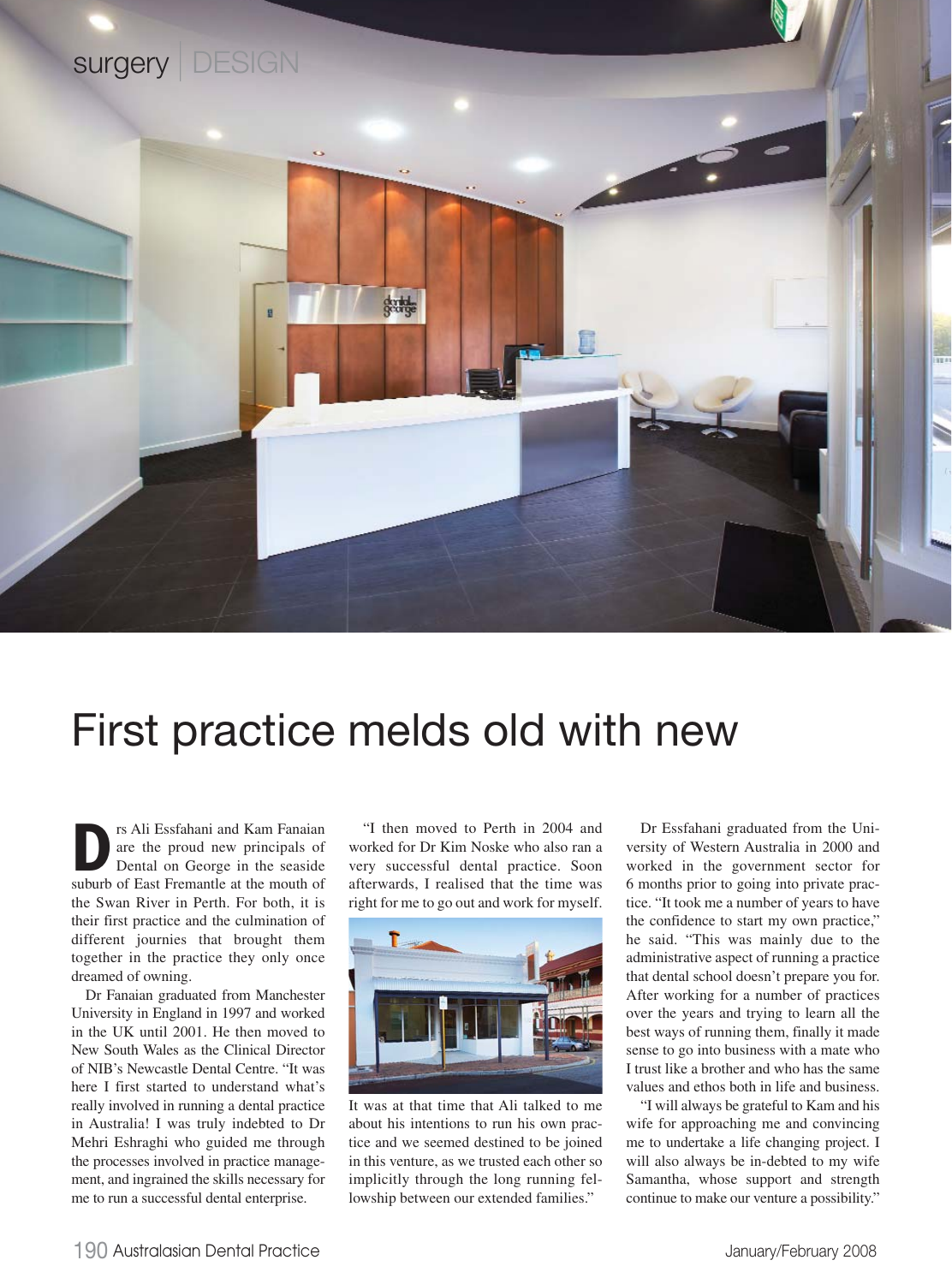



*3D rendering developed in the design phase.*

After finding the right location, which was as a well-known Fish and Chip Shop at the front and a residence in the rear in the popular George Street precinct in East Fremantle, Drs Essfahani and Fanaian knew they needed a design and construction company to materialise their thoughts into reality.

"For me, it was a simple choice as I met Sam Koranis at a Henry Schein Halas sponsored event shortly after I graduated," Dr Essfahani said. "Medifit had only recently commenced trading and he must have scribbled my name down on some scrap paper thinking I may be a future client one day!

"After some 6 years passed, I totally forgot about this brief encounter I had with Sam, but he didn't forget who I was. The moment I rang him and said this is Ali, he replied, 'Ali… Ali Essfahani'. I have to say that I was pretty impressed as I didn't expect him to remember me, let alone my surname.

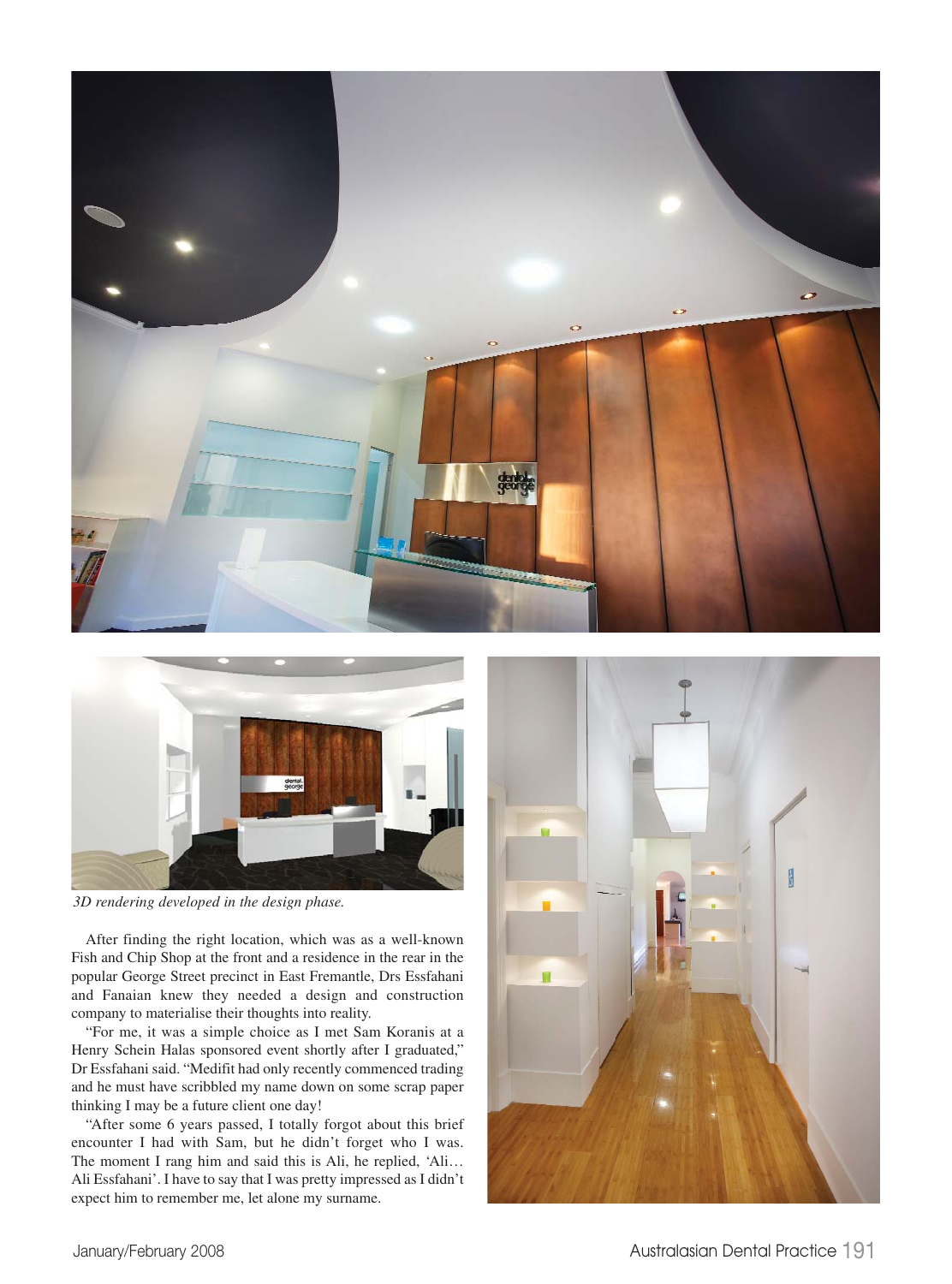

"Sam's passion for what he does is obvious when you meet him. That inherent quality along with seeing the lovely fitouts Medifit have been responsible for in *Australasian Dental Practice* was all we needed in making up our mind for whom we wanted to head our project."

After initial consultations with the directors of Medifit, the next stage was to discuss their exact design requirements with one of Medifit's designers to create a tailored design brief to make their dreams a reality.

Drs Essfahani and Fanaian both felt that the location of the historic brick and tin building would lend itself to aid in promoting the integration of low energy transport modes, such as walking, cycling and public transport.

The general design philosophy was thus to create a modern, industrial environment which was engaging with a sense of discovery throughout, whilst maintaining a professional service that will appeal to local families.

On the young doctors wish list was one treatment room initially with room for two more in the future; central sterilisation; a consult room; practice manager's office; reception and waiting areas; a child friendly play area; disabled toilet; staff kitchen; and a recovery room for patients.

Medifit's final design incorporates all this and more in a stylish, ergonomic and functional environment. Upon entry clients are greeted by a friendly staff member at the specially designed glass, Corian and stainless steel reception desk. The reception/waiting area design is naturally well lit with strong but minimal elements. The warm industrial earthy tones coupled with black, charcoal and white in high glosses, matt finishes and lineal textures create an engaging space.

Placement of a 3 metre high curved wall clad in vertical Axolotl copper panels acts as an industrial element and focal point upon which the "Dental on George" logo is mounted on a recessed Stainless Steel horizontal panel, highlighted with concealed star lights.